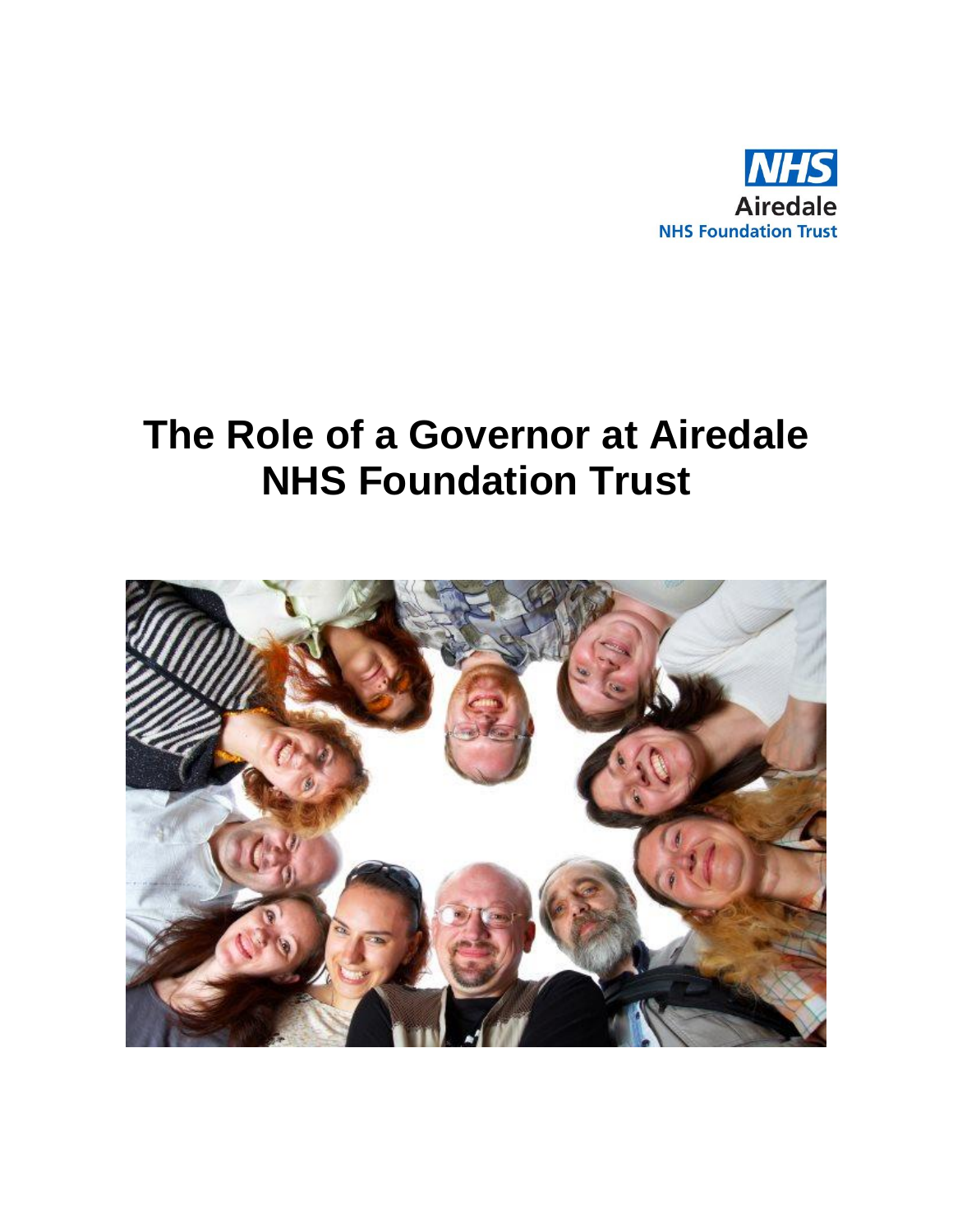## **Welcome to Airedale NHS**

Thank you for taking the time to find out about being a Governor of Airedale NHS Foundation Trust. This guide has been produced to provide you with further information about the role and the work of the Trust.

We hold Governor elections once a year to fill any vacancies we have. We publish details regarding our elections on our website and also send details to all our members. Don't worry if you're not already a member as this booklet contains information about how to become one.

Governors are really important to our Trust - they take part in discussions about our future plans and priorities, hold our Non-Executive Directors to account for the performance of the Board and tell us what local people think about our services and plans. If you've got a passion for healthcare and want to support your local hospital to improve, then the role of a Governor might be a perfect choice for you.

If you've any questions which aren't answered in this booklet, please contact the Membership office:

Email: [members@anhst.nhs.uk](mailto:members@anhst.nhs.uk) Telephone: 01535 294540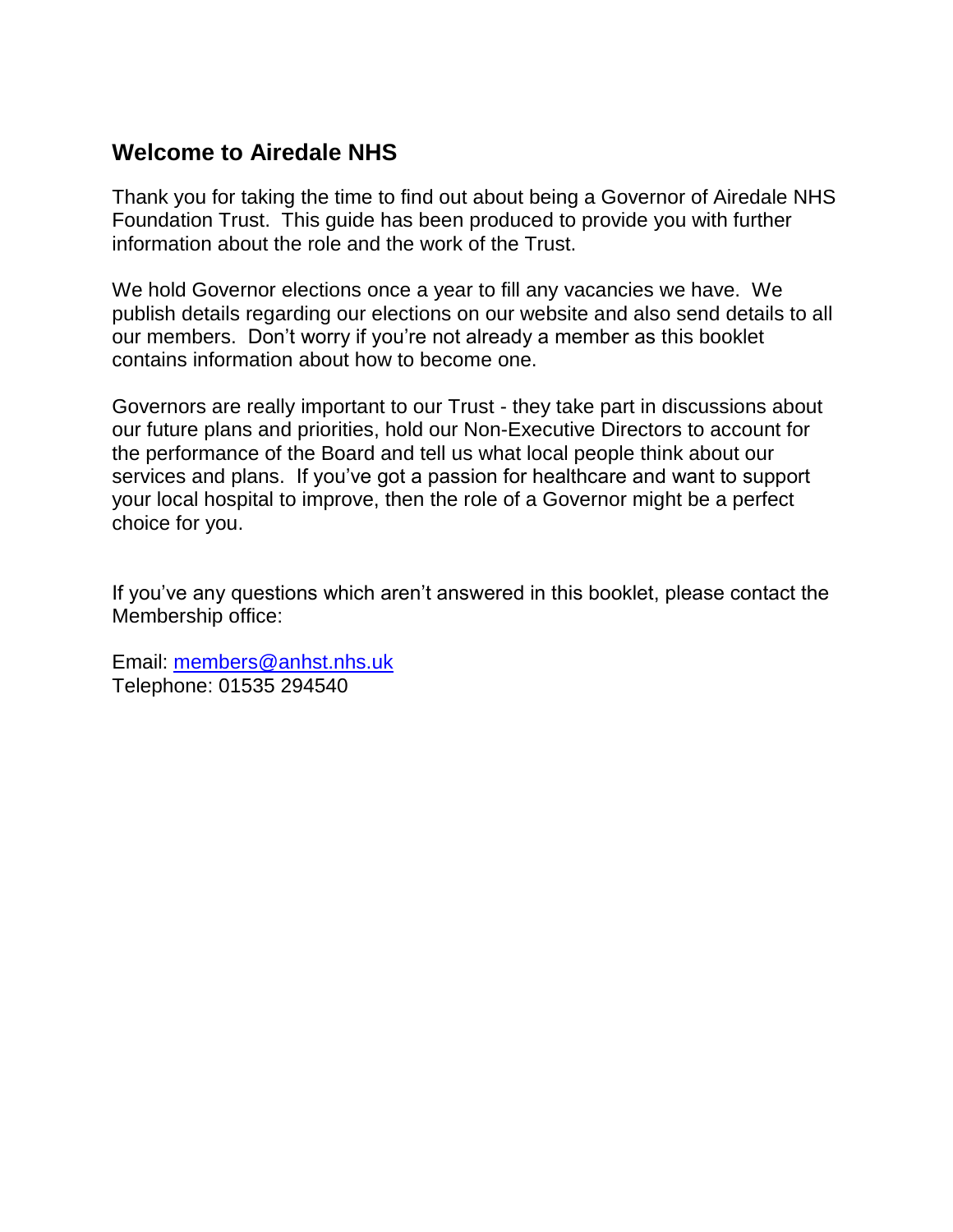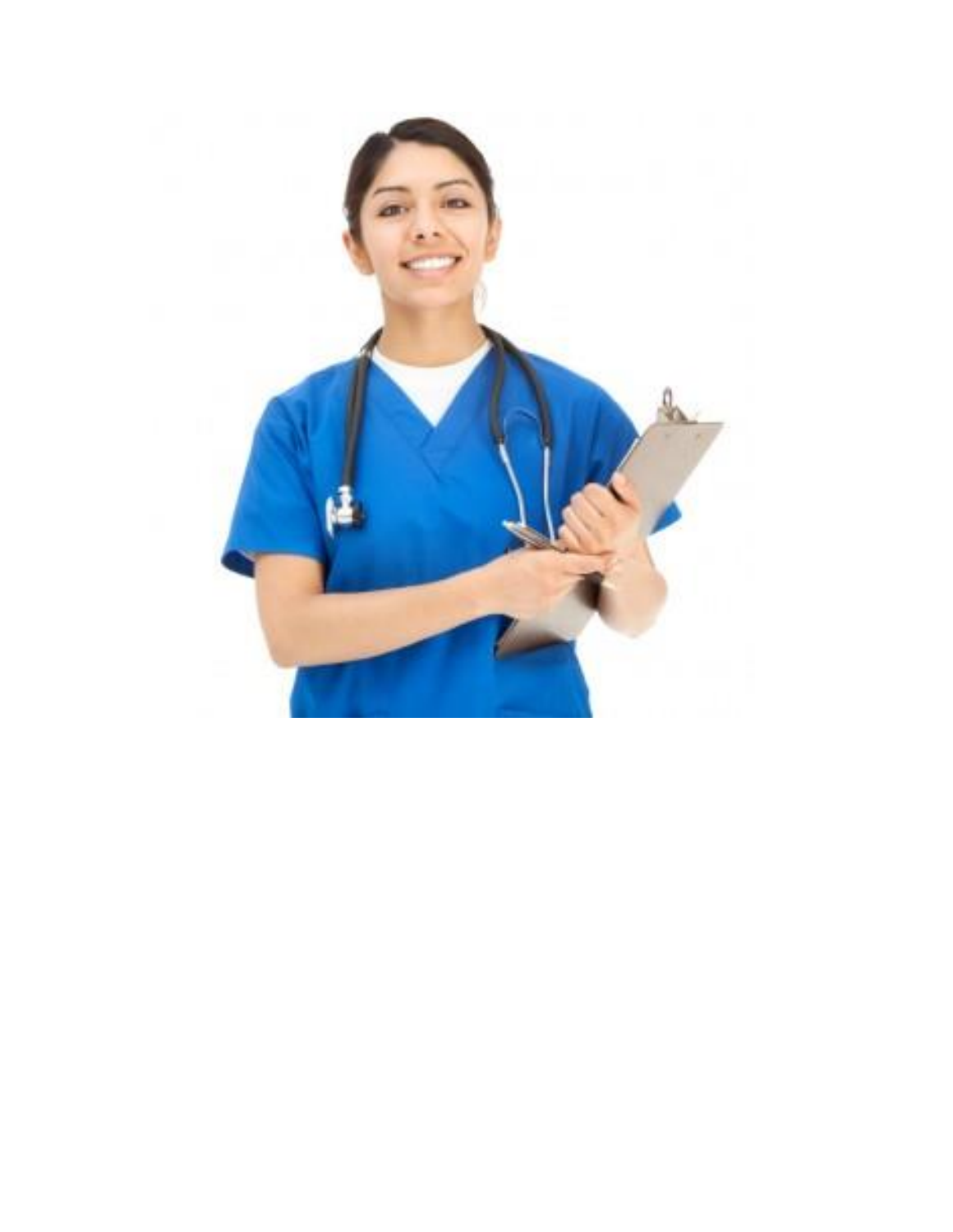# **About Airedale NHS Foundation Trust**



Airedale NHS Foundation Trust is an award winning NHS hospital and community services trust. It provides a range of high quality, personalized care services for a population of over 200,000 people from a widespread area covering 700 square miles within Yorkshire and Lancashire – stretching as far as the Yorkshire Dales and the National Park in North Yorkshire, reaching areas of North Bradford and Guiseley in West Yorkshire and extending into Colne and Pendle in the East of Lancashire.

## **The Board of Directors**

The Trust is run by a Board of Directors which makes decisions about the Trust's strategies and plans.

Governors do not have a role in running the Trust but they do inform the Board's decisionmaking by telling Board members what local people think about the Trust's services and plans.



#### **Governors**

There are three different types of Governors:

- 1. **Public Governors**: elected by our Public members and required to represent the views of local people;
- 2. **Staff Governors:** employed by the Trust, elected by our staff and required to represent the views of staff working at the Trust; and
- 3. **Appointed Governors:** a selection of key partners who nominate someone from their organisation to attend Council of Governor meetings.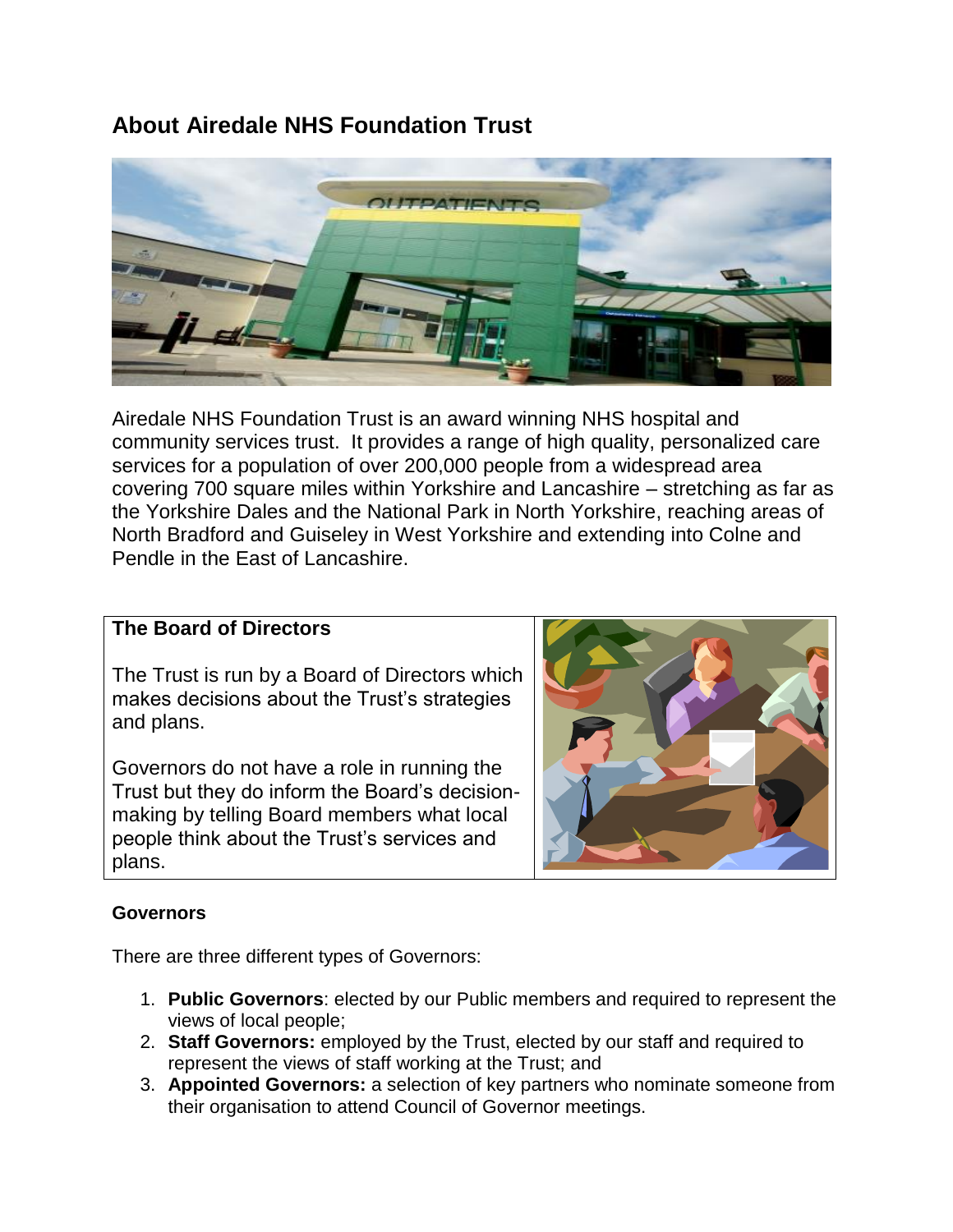## **Governor Role:**

| The Statutory Duties/Powers of<br><b>Governors:</b> |                                                                                                                                                              | <b>Governors Don't:</b> |                                                                                                                                |
|-----------------------------------------------------|--------------------------------------------------------------------------------------------------------------------------------------------------------------|-------------------------|--------------------------------------------------------------------------------------------------------------------------------|
|                                                     | Help the Trust to improve its<br>services by providing feedback from<br>local people about its services and<br>plans.                                        | $\overline{X}$          | Make operational decisions or manage<br>staff                                                                                  |
| $\sqrt{}$                                           | <b>Hold the Non-Executive Directors</b><br>(NEDs) to account for the<br>performance of the Board by asking<br>questions of the NEDs at Governor<br>meetings. | $\overline{X}$          | Deal with complaints, instead they<br>inform people how to make a<br>complaint                                                 |
| $\sqrt{}$                                           | Appoint (and where necessary<br>remove) the Chair and Non-<br><b>Executive Directors</b>                                                                     | $\sf X$                 | Act as an advocate for individual<br>patients                                                                                  |
| $\sqrt{}$                                           | Agree the terms of appointment of<br>the Chair and Non-Executive<br><b>Directors</b>                                                                         | $\overline{X}$          | Represent their own interests                                                                                                  |
| $\sqrt{}$                                           | Approve the appointment of the<br><b>Chief Executive</b>                                                                                                     |                         | <b>Other Things that Governors Do:</b>                                                                                         |
| $\sqrt{}$                                           | Approve changes to the Trust's<br>constitution                                                                                                               |                         | Attend induction and training events in<br>order to gain the knowledge needed to<br>undertake the role                         |
| $\sqrt{}$                                           | Approve merger, acquisition and<br>significant transaction plans                                                                                             | $\sqrt{}$               | Learn about the work of the Trust and<br>receive updates on important<br>information by attending Governor<br>related meetings |
| $\sqrt{}$                                           | Provide views about the Trust's<br><b>Annual Plan</b>                                                                                                        | √                       | Inform local people about key issues<br>discussed at Council of Governor<br>meetings                                           |
|                                                     | Appoint the External Auditor                                                                                                                                 |                         |                                                                                                                                |
|                                                     | Receive the Annual Report and<br><b>Accounts and Quality Report</b>                                                                                          |                         |                                                                                                                                |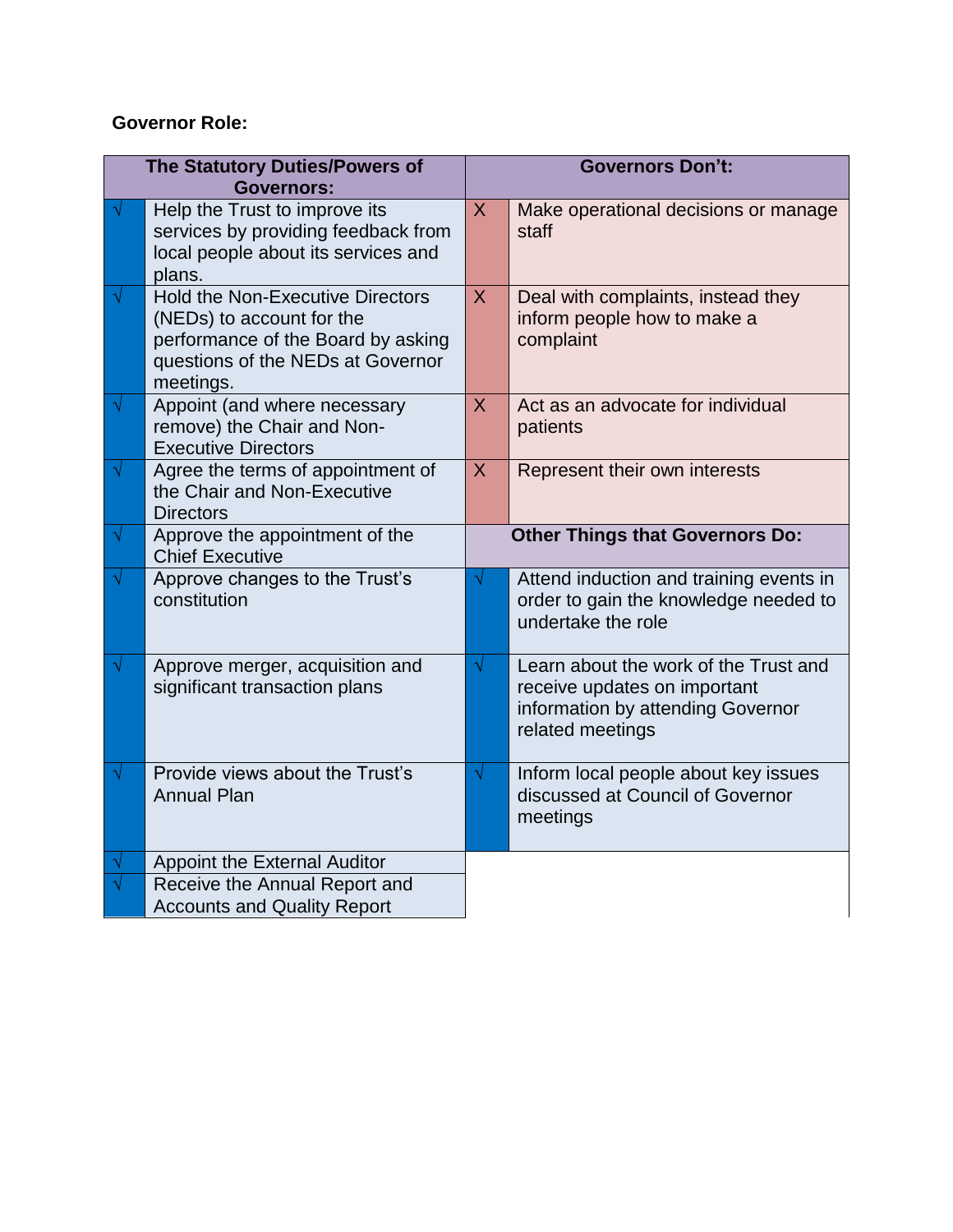#### **Time Commitment**

The amount of time spent on Governor related activities will vary from one Governor to another depending on their personal circumstances. The table below details the activities Governors undertaken most often. Governors are also invited to take part in other ad hoc activities and events taking place at the Trust but are not required to do so.

| <b>Activity</b>                                                    | Dates/<br><b>Frequency</b> | <b>When</b>                                               | <b>Time</b><br><b>Commitment</b> | No of<br><b>Governors</b><br>per Activity |
|--------------------------------------------------------------------|----------------------------|-----------------------------------------------------------|----------------------------------|-------------------------------------------|
| <b>Council of Governors</b><br><b>Meetings</b>                     | Quarterly                  | 3:00 <sub>pm</sub><br>$(\text{pre}$<br>meeting)<br>4:00pm | 1 hour<br>2 hours                | All                                       |
| <b>Annual Members</b><br><b>Meeting</b>                            | July                       | 2:00 <sub>pm</sub>                                        | 2-3 hours                        | All                                       |
| <b>Appointments and</b><br><b>Remuneration</b><br><b>Committee</b> | Various                    | $10:00am -$<br>12:00pm                                    | 2 hours                          | 3 Public<br>1 Staff<br>1 Appointed        |
| <b>Governor Involvement</b><br>Group (GIG)                         | Monthly                    | 4:00pm                                                    | $2\frac{1}{2}$ hours             | All                                       |
| <b>Membership events</b>                                           | 3-4 per year               | During the<br>day                                         | 2 hours                          | $2 - 3$                                   |
| <b>Board to Council</b><br><b>Meetings</b>                         | March and<br>December      | 1:00 <sub>pm</sub>                                        | 2 hours                          | All                                       |
| <b>Quarterly Staff Governor</b><br><b>Meeting</b>                  | 4 per year                 | various                                                   | 1 hour                           | <b>Staff</b><br>Governors<br>only         |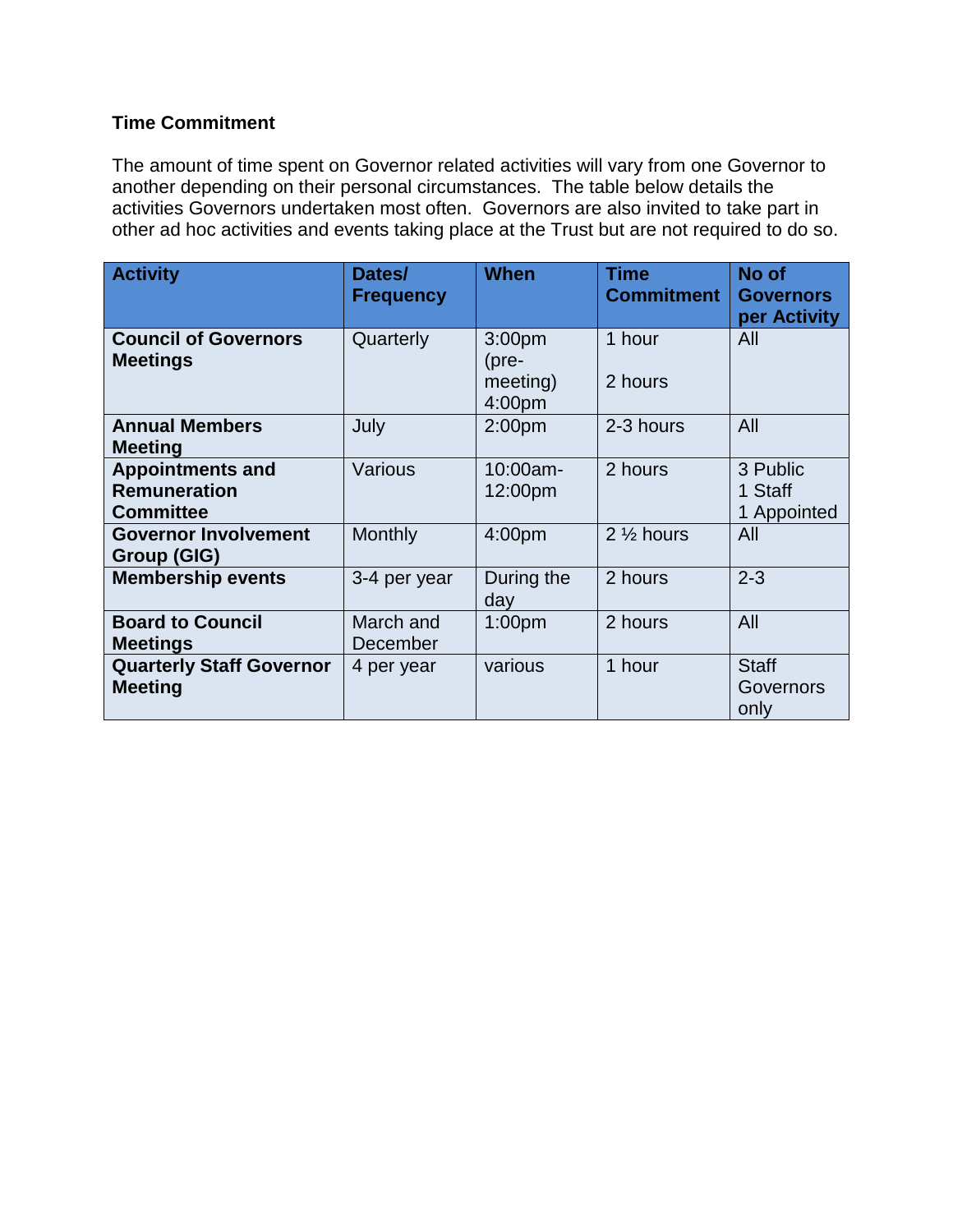#### **Being a Governor – the benefits**

As a Governor, you will:

- Meet new people including members, the public and senior people at the Trust
- Increase your knowledge about NHS services and health and wellbeing matters
- Enhance your CV by writing about the sort of activities undertaken
- Learn new skills
- Help to make your local hospital better by providing feedback from local people about the Trust's services.

#### **Do Governors get paid?**

The role of a Governor is voluntary. Whilst Governors don't get paid, they can claim for reasonable out-of-pocket expenses incurred whilst undertaking Governor related activities (such as bus and train fares).

#### **Support available to Governors**

The Membership office provides information and administrative support for Governors. This includes booking venues for Governor meetings, distributing Governor meeting papers, answering queries, providing guidance about the role of a Governor and ensuring any expense claims submitted by Governors are processed.

#### **Restrictions on becoming a Governor**

You cannot be elected or continue as a Governor if you:

- **X** Are under 16
- **X** Are not a member of the Trust
- **X** Have been made bankrupt and this has not been discharged
- **X** Are a Director of the Trust, or a Governor or Director of another NHS body
- **X** Have been subject to a sex offender order
- **X** Have, within the last two years, been dismissed (other than through redundancy) from any paid employment with an NHS body
- **X** Have, within the last five years, been convicted of any offence which has resulted in a sentence of imprisonment (whether suspended or not) of more than three months.

Further stipulations and information are contained in the Trust's constitution which is available from the Membership office.